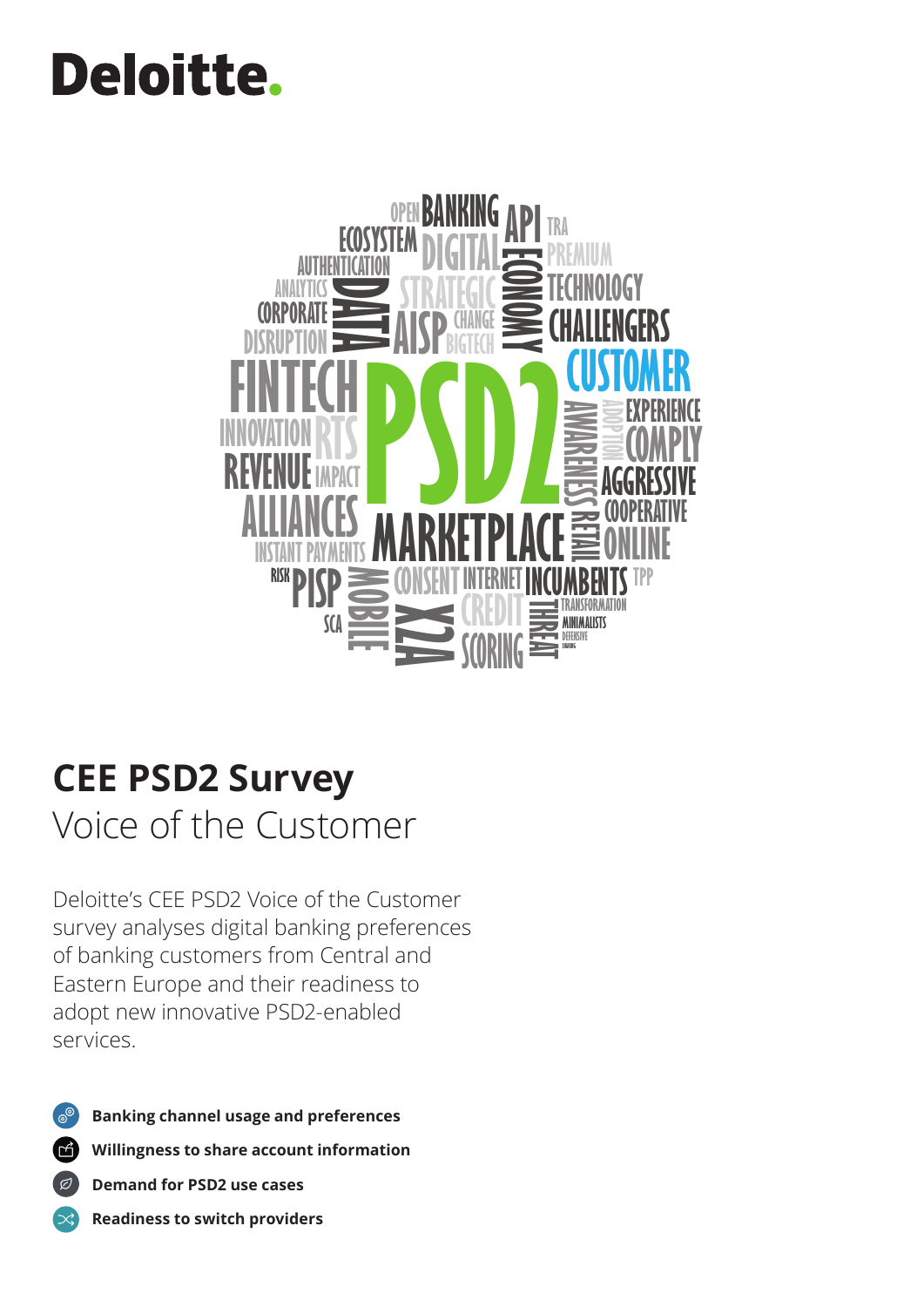## Channel segments vs. PSD2

#### **CEE markets are highly differentiated regarding banking channel usage**

From branch-centric Bulgaria and Romania (>90% of banking customers active in branch channel, <20% in digital) to digital-centric Czech Republic (>70% active in digital)

We considered a customer as an active user of the given banking channel, if, in last 12 months, he had:



### Activity thresholds Channels activity (% of CEE banking customers)



#### **Majority of CEE customers still rely on the branch channel**

55% of CEE customers represent traditional customers, 20% use only digital channels and 25% leverage both branches and digital channels.



Note: 1. We defined customers as active in the branch channel if in the last 12 months they visited a branch at least once every 6 months. Active internet/mobile customers used the given channel at least once a month in last 12 months.

#### **Card only** Not active in all channels (payment cards/cash only)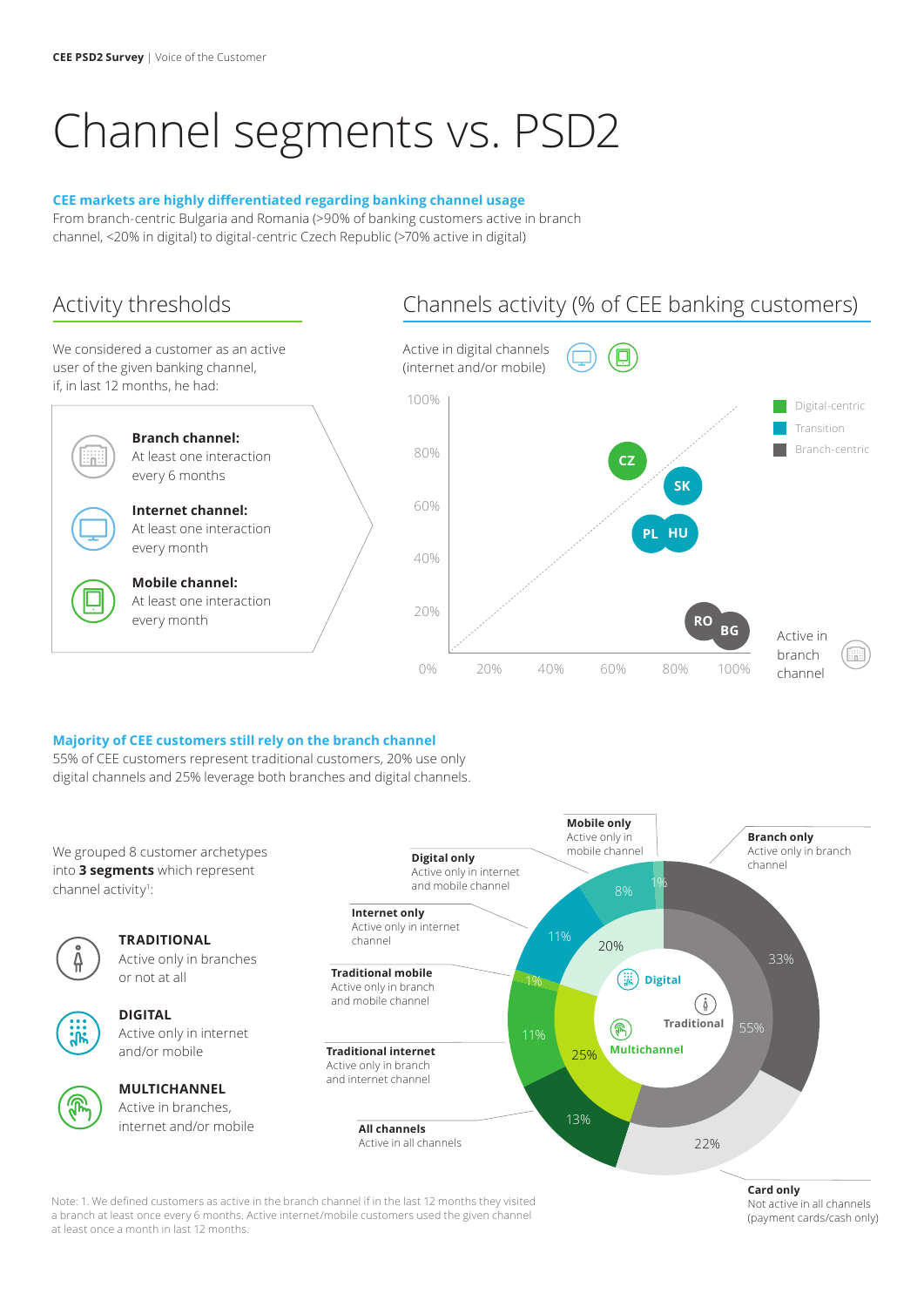#### **Activity in given channel does not always mean that customers are using it voluntarily**

18% of customers in CEE are "branch hostages" – prefer to perform all their banking activities in digital channels, but they are forced to go to branches

### Motivation to use banking channels (% of CEE banking customers)



#### **Channel volunteers** Customers whose channel

activity reflects their channel preferences

### **Branch hostages**

Customers who prefer to perform all their banking activities in digital channels, but they are forced to go to branches



Note: 2. As "internet hostages" (customers using internet banking although they would prefer to use mobile only) currently represent only 1% of CEE banking customers, we decided not to differentiate them from the "digital" segment for the sake of simplification.

#### **11 million CEE "branch hostages" represent a major opportunity for PSD2 digital challengers**

PSD2 generates a number of new digital use cases which enable direct relationship with customers even if they have a current account at a different banking institution.

It creates a substantial opportunity for digital banking challengers as well as FinTechs which will become only more relevant in the coming months.

#### **Impact on Multichannel and Digital customers**

42% of Multichannel and Digital customers quoted more robust digital channels as one of the TOP 5 reasons to switch banks

#### **Impact on Traditional customers**

In 2017, 17% of Traditional customers started using the internet channel joining forces with Multichannel and Digital customers

The online quantitative survey was carried out between  $\left( \begin{array}{c} 2 \ 1 \end{array} \right)$ November and December 2017 in six countries: Bulgaria, the Czech Republic, Hungary, Poland, Romania, and Slovakia. The survey included 1,000 interviews in each market using an online questionnaire, with a sample of banking customers from 18-65 years old representing national age, gender, region and settlement type quotas.

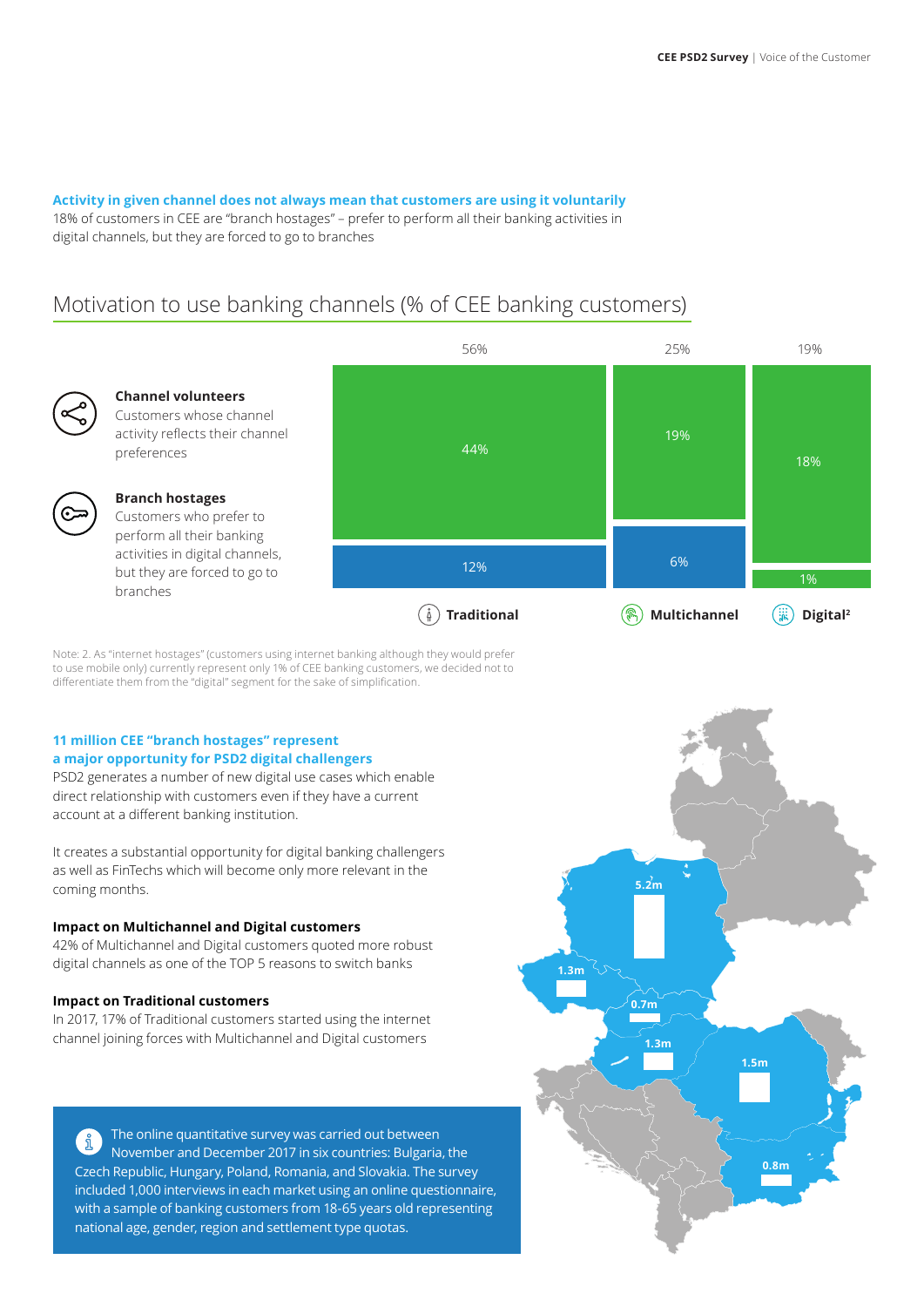### Demand for PSD2 use cases

#### **PSD2 challengers will need to build trust among customers in order to leverage the upcoming market opportunities**

Only 26% of CEE customers would feel comfortable sharing their account information with banking institution other than their main bank.



### **Third-party providers can expect steady demand for their PSD2 use cases, but results differ significantly across countries and segments** CEE customers are most likely to use aggregated account management

and aggregated financial dashboards as new services enabled by PSD2.



### Interested in more?

Please contact a Deloitte representative in your country for detailed results of the **CEE PSD2 Voice of the Customer Survey**.

For insights into how European banks embrace open banking, visit **www.deloitte.com/psd2surveys**.